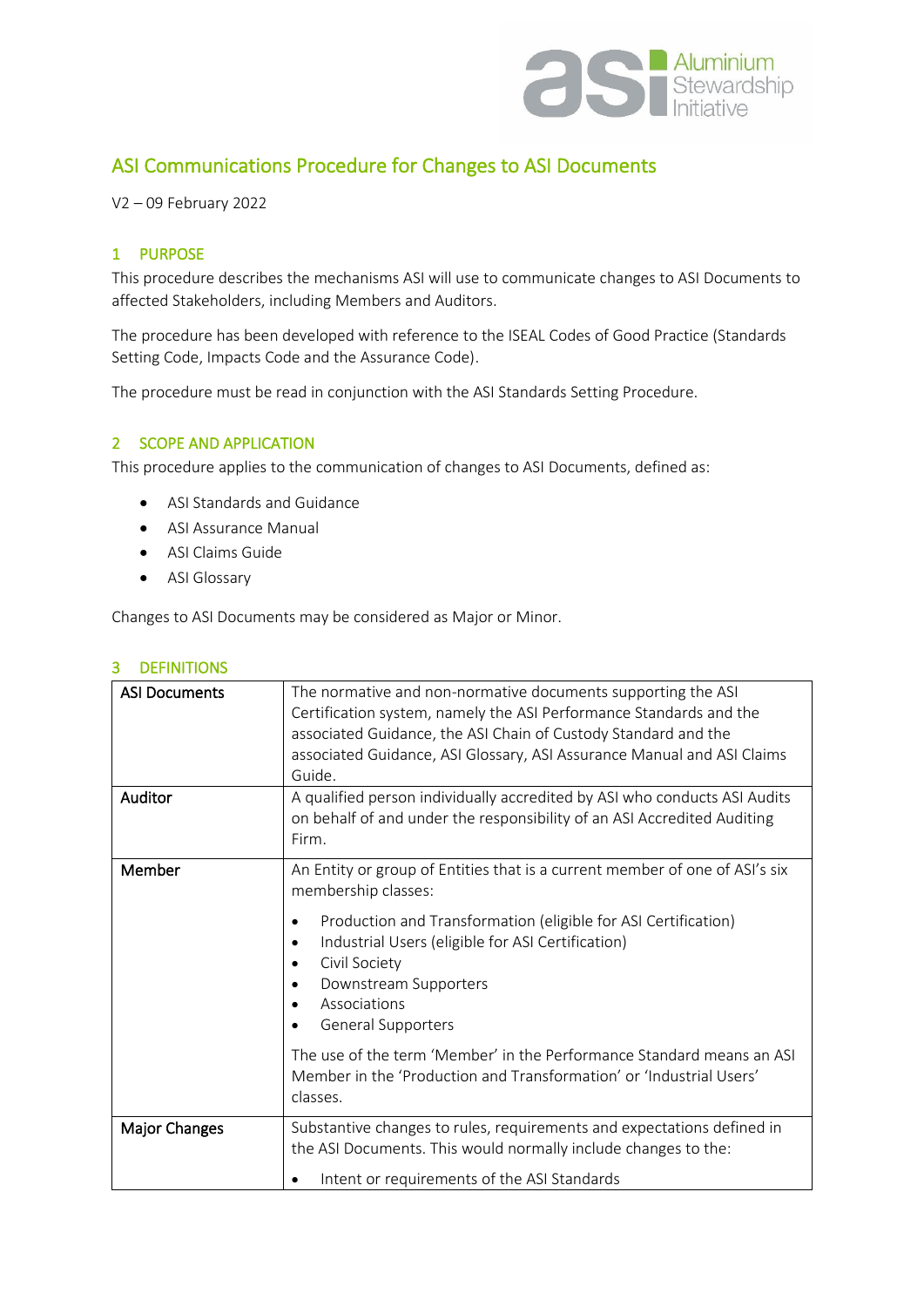

|                      | Processes and conformance expectations for ASI Certification as<br>٠<br>outlined in the ASI Assurance Manual<br>Rules for making and seeking approval of ASI-related claims as noted<br>٠<br>in the ASI Claims Guide.                                                                         |
|----------------------|-----------------------------------------------------------------------------------------------------------------------------------------------------------------------------------------------------------------------------------------------------------------------------------------------|
| <b>Minor Changes</b> | Changes to the supporting and guidance information about the ASI<br>Standards or the ASI Assurance Manual or the ASI Claims Guide which do<br>not constitute Major Changes. This includes introduction of new<br>examples, references, definitions or background information to:              |
|                      | Support the understanding, implementation and/or auditing of<br>the ASI Standards<br>Support the application of the certification and assurance<br>processes in the ASI Assurance Manual<br>Support the understanding and use of ASI-related claims, both on<br>$\bullet$<br>and off product. |
|                      | Minor changes may also include:                                                                                                                                                                                                                                                               |
|                      | Non-substantive changes to the introductory sections of the ASI<br>Documents.<br>Correction of typographical errors or formatting changes.                                                                                                                                                    |
| <b>Stakeholders</b>  | Individual or group interested, concerned with or directly affected by a                                                                                                                                                                                                                      |
|                      | Standard.                                                                                                                                                                                                                                                                                     |

## 4 REFERENCES

- ASI Assurance Manual
- ASI Chain of Custody Standard
- ASI Chain of Custody Standard Guidance
- ASI Claims Guide
- ASI Glossary
- ASI Performance Standard
- ASI Performance Standard Guidance
- ASI Standards Setting Procedure
- ISEAL Code of Good Practice for Setting Social and Environmental Standards
- ISEAL Code of Good Practice for Assessing the Impacts of Social and Environmental Standards
- ISEAL Code of Good Practice for Assuring Compliance with Social and Environmental **Standards**

## 5 PROCEDURE

#### **5.1 Communication of changes to ASI documents**

- 1. The ASI Secretariat will determine the most appropriate and efficient strategies to communicate to Stakeholders about changes made to ASI Documents.
- 2. Communication strategies (which may or may not be formally documented) will be developed based on: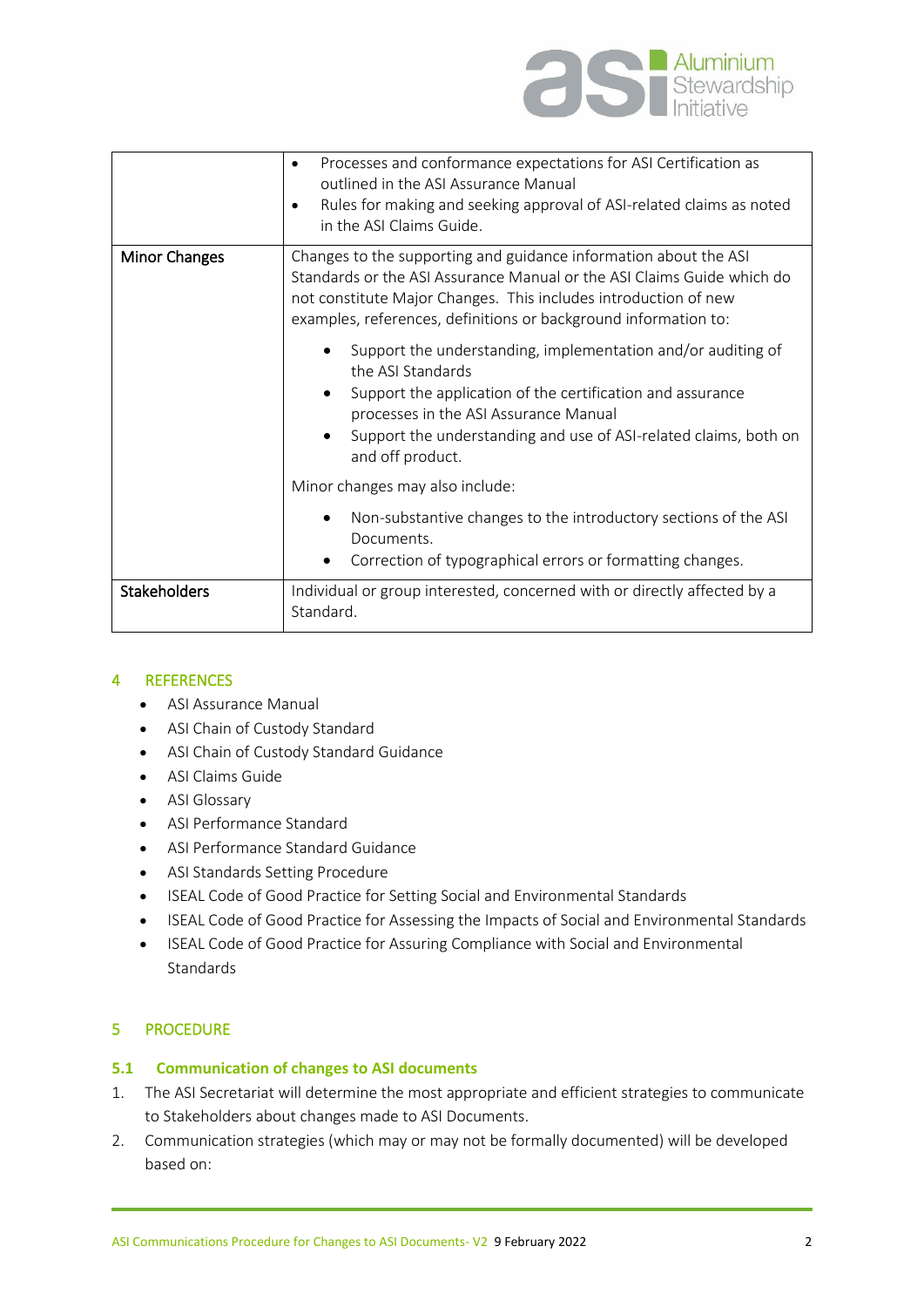

- a) identification of the Stakeholders affected by the change
- b) the appropriate timing and methods of communication
- c) development of communication material and information, tailored as appropriate, to explain:
	- i. basis for the change
	- ii. Stakeholders involved
	- iii. approach taken to assess and make the change
	- iv. nature and implications of the change
	- v. effective date and transition timing for the change
- d) the nature and timing of translations into agreed languages, as appropriate, and associated communications.
- 3. Communication strategies for Major changes to ASI Documents must meet the commitment in the ASI Standards Setting Procedure to publish a new or revised ASI Standard (English version) on the ASI website within 30 days of Board approval (unless otherwise specified in the Public Summary and Consultation Plan). The publication of translations of ASI Documents into other languages may take additional time beyond this period.
- 4. Changes made to ASI Documents will be communicated using one or more of the following methods:
	- ASI website
	- ASI communications channels including:
		- o Public Newsletters (to all subscribed Stakeholders)
		- o Member Updates (Members only)
		- o Auditor Updates (ASI Accredited Auditors only)
		- o Registered Specialist Updates (ASI Registered Specialists only)
		- o Media Releases
	- ASI social media platforms
	- Frequently Asked Questions (FAQs) in elementAl
	- elementAl alerts and information emails
	- Member and Auditor training (in-person, live and/or recorded webinars and educationAl learning modules)
	- Board, Committee, Working Group and IPAF meetings
	- Direct contact with affected Stakeholders
	- ASI Stories of Change
	- Other periodic or special reports and publications.
- 5. ASI's official language is English. ASI's Newsletters, Member Updates and Media Releases are also regularly translated into Chinese, and shared via ASI's WeChat group and in the China portal on the ASI website. Other languages may also be used for tailored ASI communications and training, as appropriate.
- 6. All re-issued ASI Documents will include a document control section to track revisions over time.

#### 6 RECORDS

Records of changes communicated will be maintained in Box by the ASI Secretariat for at least 5 years from the date the records were generated.